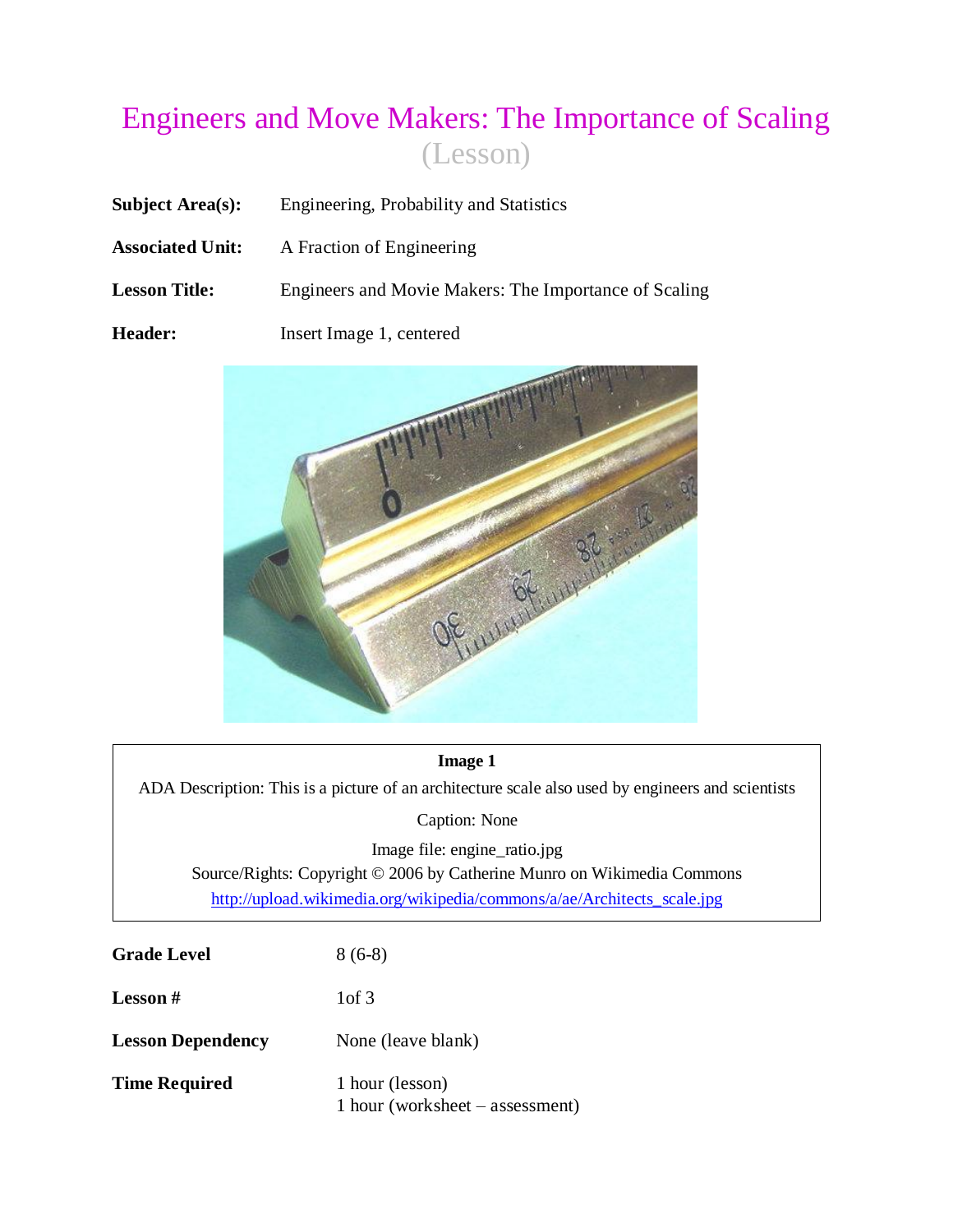# **Summary**

The goal of this lesson is to review the concept of ratios (proportionality) with students while introducing them to different engineering applications where these principles are critical. During the introduction, students will review the concepts of ratios and percentages. As the lesson progresses, students will be exposed to then forced to apply this know to basic engineering concepts. The focus of this lesson is how ratios in the realm of scaling work through engineering and science. Movie miniatures are used as a stepping stone to discuss how engineers use scale models to present designs and understand the world around them.

# **Engineering Connection**

Many times, students learn percentages and ratios as a means to an end of a homework assignment. However, these concepts are vital to engineers when designing and doing experiments. Using scaled down models, movies are able to have events happen without the destruction of millions of dollars of equipment. Similarly, engineers and scientists are able to learn about the reaction of a given set of conditions in a smaller contained area rather than a large area. Engineers used scaled models to present ideas and understand the interaction of things as simple static models of structures designs to as complicated as modeling the interaction of sand and water that creates alluvial fans.

# **Engineering Category** = #1

- 1. Relating science and/or math concept(s) to engineering
- 2. Engineering analysis or partial design
- 3. Engineering design process

# **Keywords**

miniatures, pyrotechnic, proportionality, ratio, scaling,

# **Educational Standards**

# *International Technology and Engineering Educators Association (ITEEA) Standards*

Standard 3, Grade Level 6-8, F. Knowledge gained from other fields of study has a direct effect on the development of technological products and systems.

# *Texas Essential Knowledge and Skills (TEKS)*

# Technology Applications

 $126.12$  (c) (7) (A) plan, create, and edit documents created with a word processor using readable fonts, alignment, page setup, tabs, and ruler settings;

#### Math

111.22. (b) (4) (A) use tables and symbols to represent and describe proportional and other relationships such as those involving conversions, arithmetic sequences (with a constant rate of change), perimeter and area; and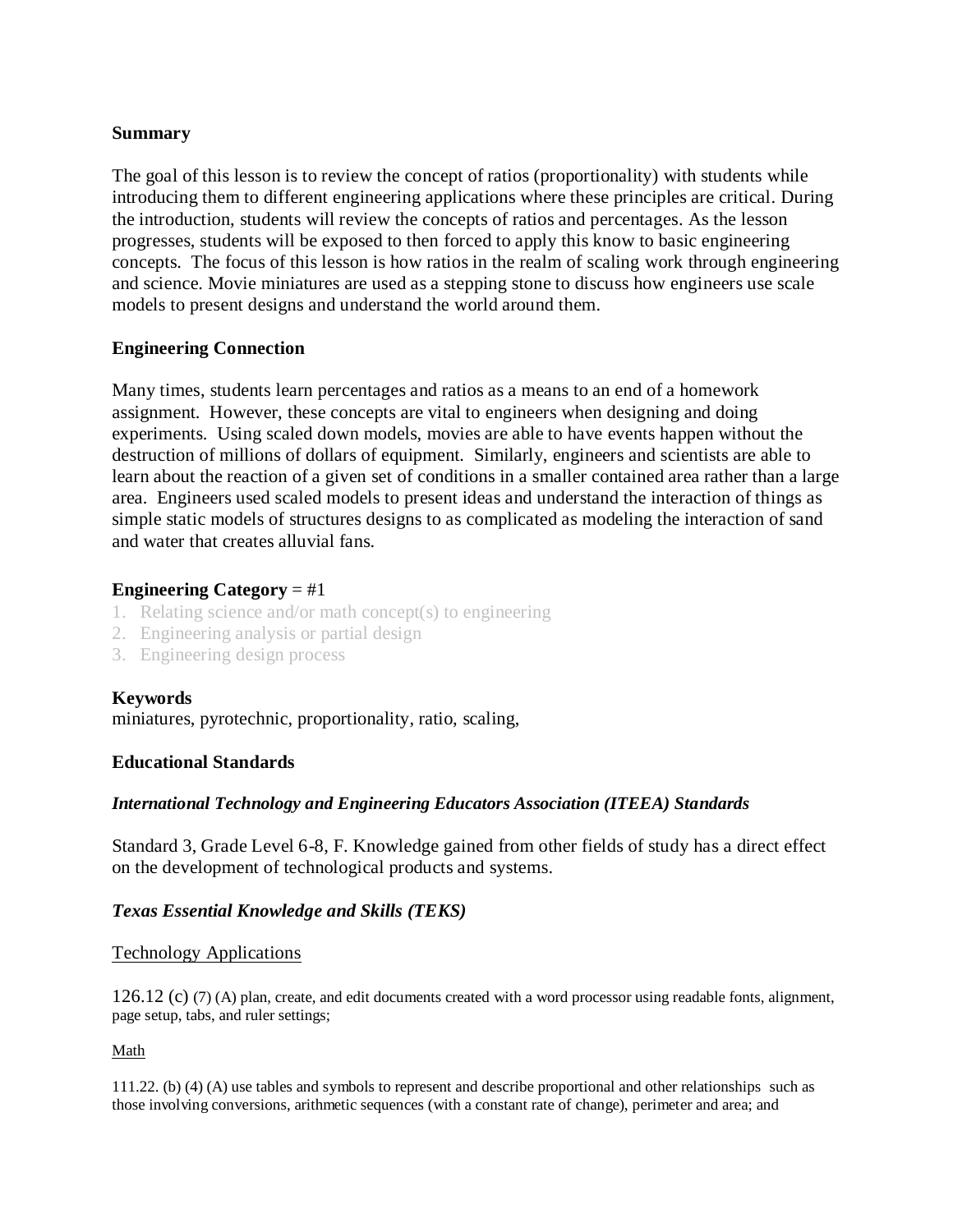111.22. (b) (4) (B) use tables of data to generate formulas representing relationships involving perimeter, area, volume of a rectangular prism, etc.

111.22. (b) (8) (A) estimate measurements (including circumference) and evaluate reasonableness of results;

111.22. (b) (8) (B) select and use appropriate units, tools, or formulas to measure and to solve problems involving length (including perimeter), area, time, temperature, volume, and weight;

111.23. (b) (D) use division to find unit rates and ratios in proportional relationships such as speed, density, price, recipes, and student-teacher ratio;

#### **Pre-Requisite Knowledge**

None (leave blank)

#### **Learning Objectives**

After this lesson, students should be able to:

- Convert ratios to percentages and vice versa
- What does it mean when something is proportional
- Explain, in their own words, the meaning of a ratio and percentage.
- Explain, in their own words, how scaling is just like a ratio.
- Identify 2 engineering examples where ratios are used.
- Explain why engineers use scaling and models.

# **Introduction / Motivation**

Are ratios or percentages important? (Call on a few students to give their opinion). The first thing in understanding their importance is to understand what they are. So what is a ratio? (Have a few of the answers write on the board to record the student's initial thoughts on the idea). Now, what is a percentage? (Again, have a few student answers put on the board) Are they different or the same thing? After having a student or two give their opinion, right a fraction up on the board and ask students what it means. The point of this is to show that ratios or percentages do not mean anything if you do not know anything about where the numbers come from. Without any meaning, it is just a fraction. A ratio/percentage means more.

Ratios exist everywhere around you. Either using previously collected data about the class or the students that are in the class currently, have the students quickly calculated the ratio of girls to boys then convert that to a ratio and percentage. But this is a very simple example and is not exciting. Now, show the students a clip of a movie that used scaling in order to create that scene. Would you believe me that ratios were vital part in creating this. This is a called a miniature effect and in this lesson we are going to learn how it is used and how engineers use this same principle every day.

(Discuss or present information in the Lesson Background & Concepts for Teacher section and perform assessment as described in the Assessment section.)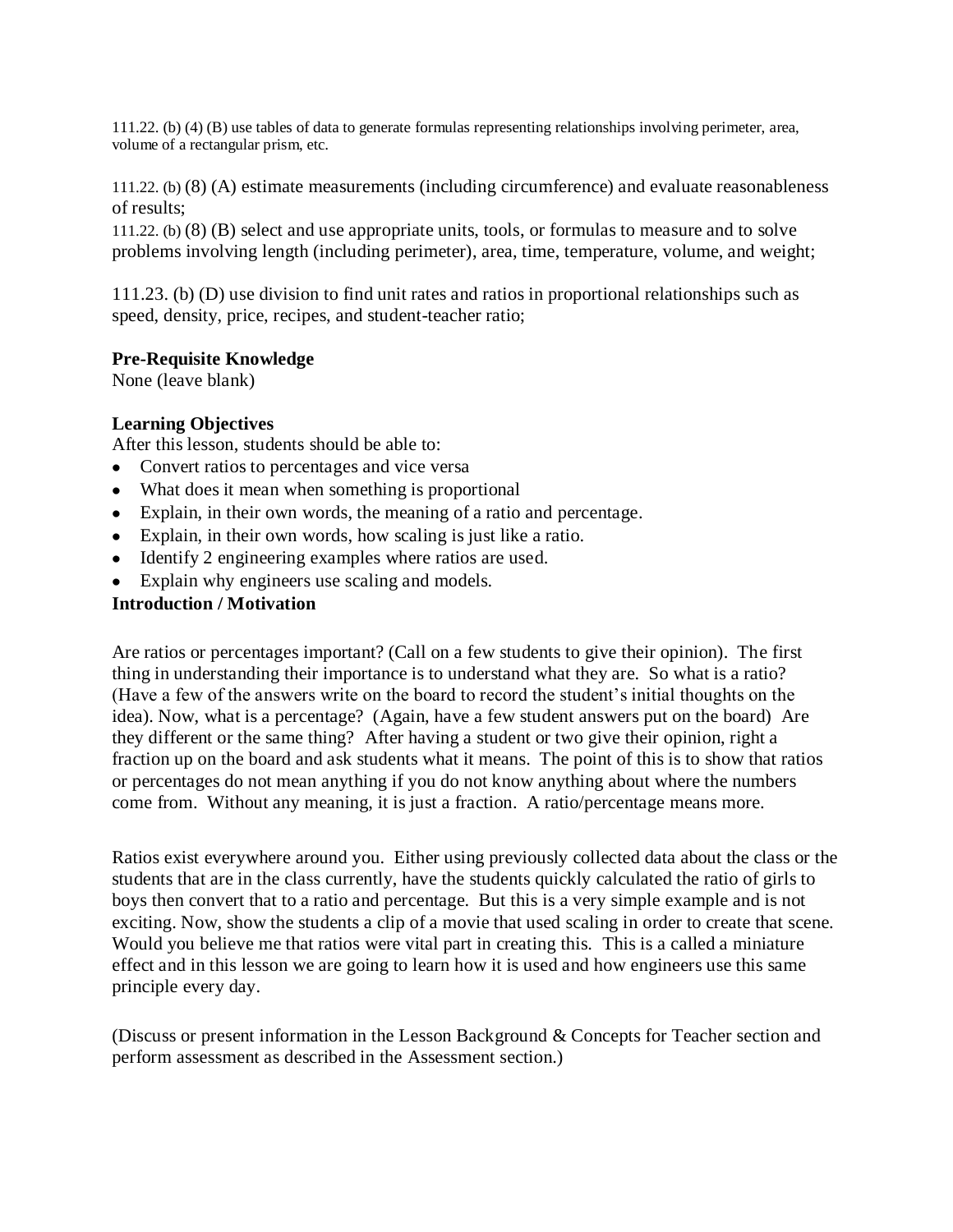# **Lesson Background & Concepts for Teachers**

This video 1 presents the concept of the miniature effect and how it is used in movies. A miniature effect is a special effect used in movies that have been scaled down. Scaling is a way of making something smaller or bigger without change how all of the components work together. It is one method that engineers use to design. When engineers design buildings, bridges, and roadways, they are able to fit their design on small pieces of paper. This is one of the simplest way engineers use ratios every day. Draw a house on the board and ask the students what it is. Most will say it is a house so point out that I did not need to draw it the size for them to know what it is. Our brain is able to do this because the picture that was drawn is proportional. Proportional means that we used the same ratio on each element of the picture. This means the roof of the house is half the size of a real roof, the door should also be half the size of the real door. This is how movies are so effective when making something so small look so real. [2]

A different kind of miniature effect is called miniature pyrotechnics. This goes beyond just scaling physical objects down but involved explosions. Video 2 introduces the topic of miniature pyrotechnics. Miniature pyrotechnics are special effects using scale models. While static objects are easy to scale up or down, the reaction of these objects are much more complicated. Engineers have the same issues when dealing with reactions. [1]

Figure 1 shows the movement of sediment in the Grand Canyon. This is called an alluvial fan and engineers at the University of Houston are trying simulating this movement of this large phenomena (spanning out miles) on a much smaller scale. Video 3 (reference) shows the simulation. It occurs in a 10 x 10 box compared to the miles in which it occurs in nature.

**IMAGE** Insert Figure 1 here, right justified

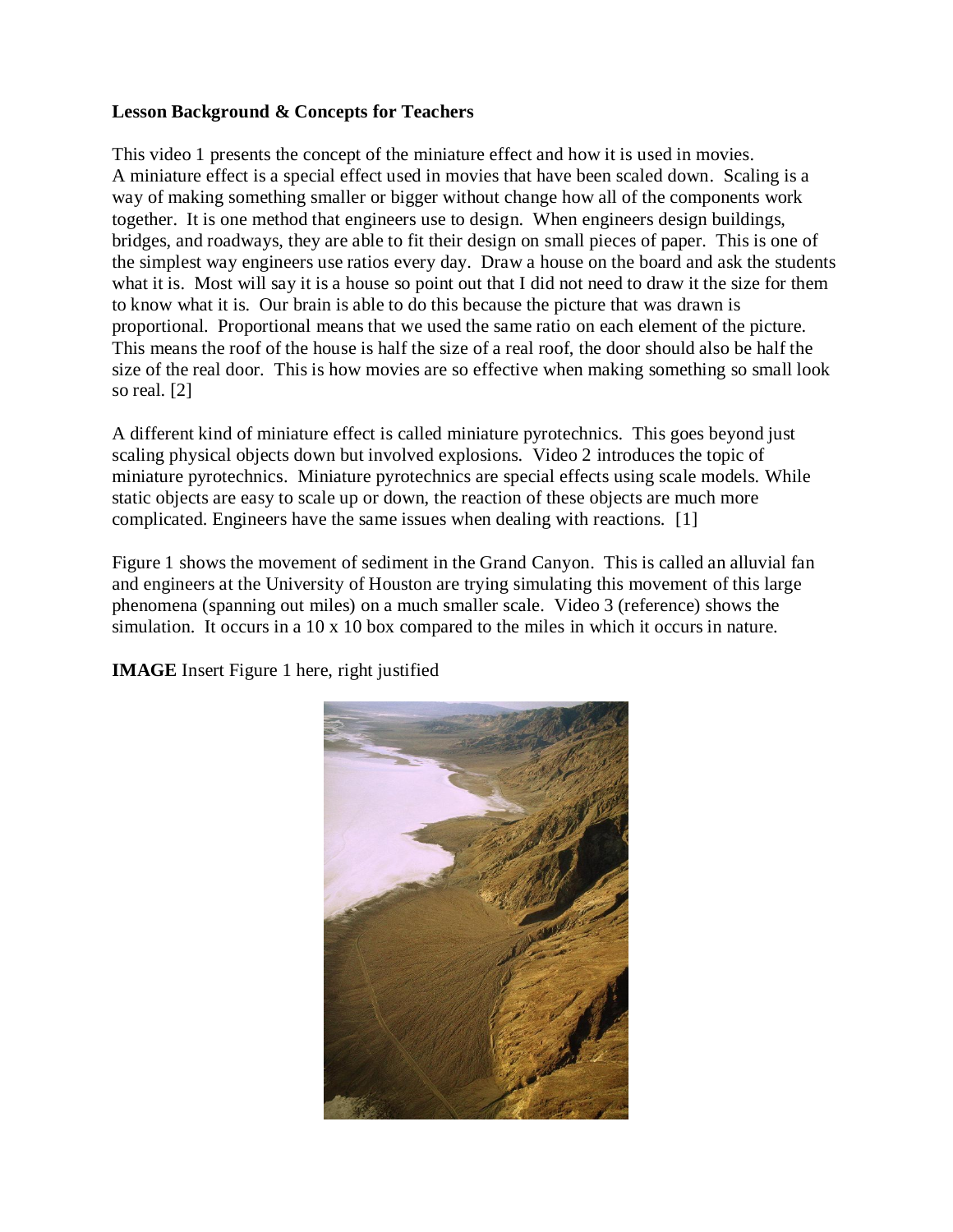# **Figure #1**

**ADA Description:** This is a picture of an alluvial fan in the Grand Canyon? **Caption:** Figure 1: An alluvial fan in the Grand Canyon? **Image file:** grand\_canyon.jpg? **Source/Rights:** Copyright © Marli Miller, University of Oregon

| <b>Word</b>               | <b>Definition</b>                                                                                                                                                         |
|---------------------------|---------------------------------------------------------------------------------------------------------------------------------------------------------------------------|
| Ratio                     | The relationship or comparison or two numbers                                                                                                                             |
| Percentage                | Represents a part of another number. It is related to a ratio or fraction.                                                                                                |
| Proportional              | The relationship between an object where the ratio is the same.                                                                                                           |
| Scale Model               | A replica or copy of an object. It can be larger or smaller. [3]                                                                                                          |
| Miniature Effect          | A special effect used in movies using scale models [2]                                                                                                                    |
| Miniature<br>Pyrotechnics | The science of using material that when put together cause a reaction<br>that can results in an explosion at small scale to imitate a reaction in<br>real life scale. [1] |

# **Vocabulary / Definitions**

# **Associated Activities**

None

# **Lesson Closure**

Use the questions on the second page of the assessment as discussion questions to review the objectives stated at the beginning of the lesson. What are some different types of models that we did not talk about? If you were to create a model, what would you make and what do you think the ratio (scale) would be?

Take one student response and have a different students estimate the ratio with the input from his/her peers.

# **Assessment**

Give the students the attached worksheet and have them work on and complete in class or at home. There are two version of the worksheet. The first worksheet was created for the intent of the students re-creating it in Microsoft Word and filling in the blanks throughout. Filling in the blanks is the assessment of the objectives stated in this lesson while the students also learn new features about Microsoft Word. The second version was created for the teacher to print out and students to fill in with pen or pencil.

# **Lesson Extension Activities**

Have the students identify one movie where they think scaling occurs. Take a scene/image they like and have them create a model of it using the correct ratio throughout.